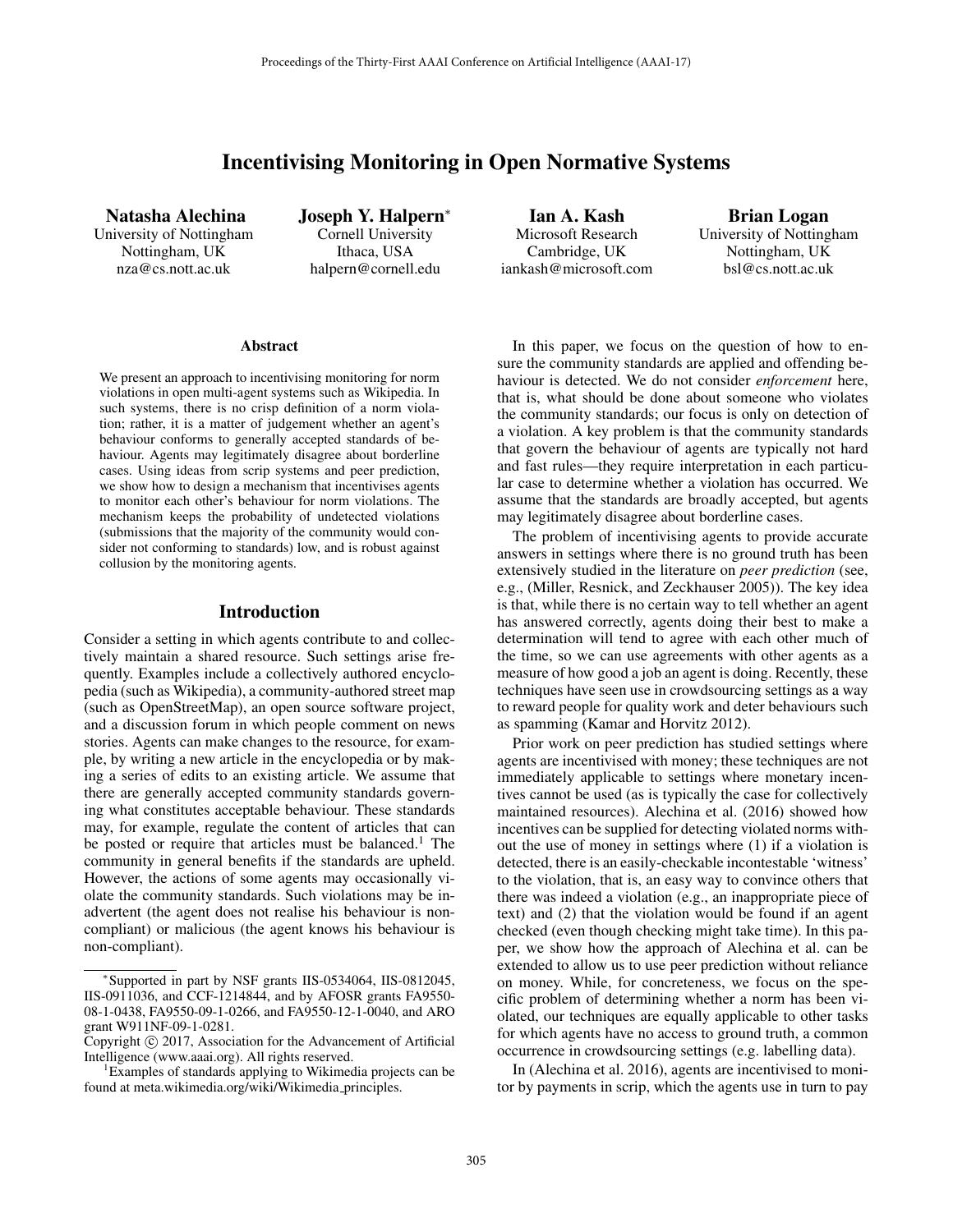for their own submissions in the future (which are monitored for norm violations). Each norm violation was assumed to have an easily checkable witness and was guaranteed to be found by a motivated checker, it sufficed to have a single motivated agent check for a violation. However, we consider standards that are a matter of interpretation, so we cannot simply choose an agent to check for a violation. A checking agent may, for example, have an incentive to falsely claim that that behaviour violates the community standards if she disagrees with the material or wishes to suppress a particular point of view. Similarly, a checking agent may prefer not to report what she suspects most people would view as a violation. We do assume that the community standards are sufficiently widespread that most people will agree on what constitutes a violation and that subject expertise is not needed to detect a violation. Moreover, we allow for the possibility that there is a small sub-community with different standards or that may deliberately want to violate the norm (for example, by defacing a Wikipedia page).

Thus, rather than choosing a single agent to monitor a contribution, we choose (at random) a small committee to do the monitoring. Roughly speaking, we take there to be a violation if a majority of the committee believes that there is a violation. Of course, we must set up the incentives so that agents cannot gain by collusion. Once we consider such committees, there are further problems. If we reward a committee for detecting a violation (i.e., if a majority of the committee says that there is a violation), it seems that an agent has an incentive to always declare there to be a violation. With some probability, her declaring a violation might result in a violation being declared where otherwise that would not have been the case, so she gets rewarded. We deal with this by punishing agents slightly for declaring a violation when other agents do not. As in (Alechina et al. 2016), the 'punishments' and 'rewards' are in terms of scrip. The connection between scrip and utility is somewhat indirect: scrip is needed to post a submission, which is what gives utility. Although what we have is essentially a *scoring rule*, of which many are known in the literature (Gneiting and Raftery 2007), the fact that we are dealing with both scrip and utility introduces subtleties. In any case, setting the penalties appropriately suffices to give a Nash equilibrium.

#### Preliminaries

As in (Alechina et al. 2016), we consider two settings. In the first setting, while agents may submit content that most community members would judge as not conforming to the community standards, they do so unintentionally, intuitively, because they viewed it as acceptable even though most community members would not. We shall refer to such submissions as 'bad' although we stress that we do not presuppose the existence of ground truth. Suppose that, in the case of unintentional violations, the probability of unintentionally submitting bad content is b. In the second setting, we assume that whether to make a bad submission is a strategic decision (e.g., someone may want to vandalize a Wikipedia page). In this second scenario, we will also be particularly interested in coalitions, since it may well be the case that there is a sub-community that desires to vandalize a page. (Dealing with coalitions is also important in the unintentional case.)

Roughly speaking, in the setting of Alechina et al. (2016), where an agent who found a violation could provide unimpeachable evidence of the violation, the idea was that a random monitor was chosen for each post. If the monitor detected a violation, then he was paid (in scrip). The payment was sufficient that, given the probability of violations, the expected amount of scrip received for monitoring was sufficient compensation for the loss of utility due to monitoring (because the scrip was needed to allow further posts, which increased utility). Thus, agents were incentivised to volunteer to be monitors.

We cannot just adopt the same approach here, since the two assumptions made by Alechina et al. do not hold: there is no 'witness' to a violation nor is a motivated monitor guaranteed to find a violation (since there may not be agreement on whether a violation even occurred). For modelling purposes, we assume that there are two types of submissions, which we call *good* or *bad*. A community member may view a good submission as unacceptable (this is a false negative), but this is unlikely; similarly, a community member may view a bad submission as acceptable (this is a false positive), but this is also unlikely. We assume for simplicity that there is a probability  $\mu$  for both false positives and false negatives.

# Unintentional Setting

Adapting the model of Alechina et al. (2016), the game in the unintentional violations case is described by the following parameters:

- a finite set of *n* agents  $1, \ldots, n$ ;
- the time between rounds is  $1/n$ ;<sup>2</sup>
- $\bullet$  at each round t an agent is picked at random to submit (we implicitly assume that agents always have something that they want to submit);
- utility of submission (to agent doing the submitting): 1;
- (dis)utility of monitoring (to agent doing the monitoring, provided the agent actually does the checking):  $-\alpha$ (where  $0 < \alpha < 1$ );
- probability of a bad submission:  $b$ ;
- probability of a false positive or a false negative:  $\mu$ ;
- maximum acceptable probability of the system making an error:  $\mu'$ ;
- discount rate:  $\delta \in (0, 1)$ .

The game runs forever. As is standard in the literature, we assume that agents discount future payoffs. This captures the intuition that a util now is worth more than a util tomorrow, and allows us to compute the total utility derived by an agent in the infinite game. We have assumed for simplicity that the system is homogeneous: all agents get the same utility for submitting (1), the same disutility for monitoring ( $-\alpha$ ), have the same probability of being chosen to submit something

<sup>&</sup>lt;sup>2</sup>The assumption that the time between rounds is  $1/n$ , originally due to Friedman et al. (2006), makes the analysis easier. It guarantees that, on average, each agent wants to make one submission per time unit, independent of the total number of agents.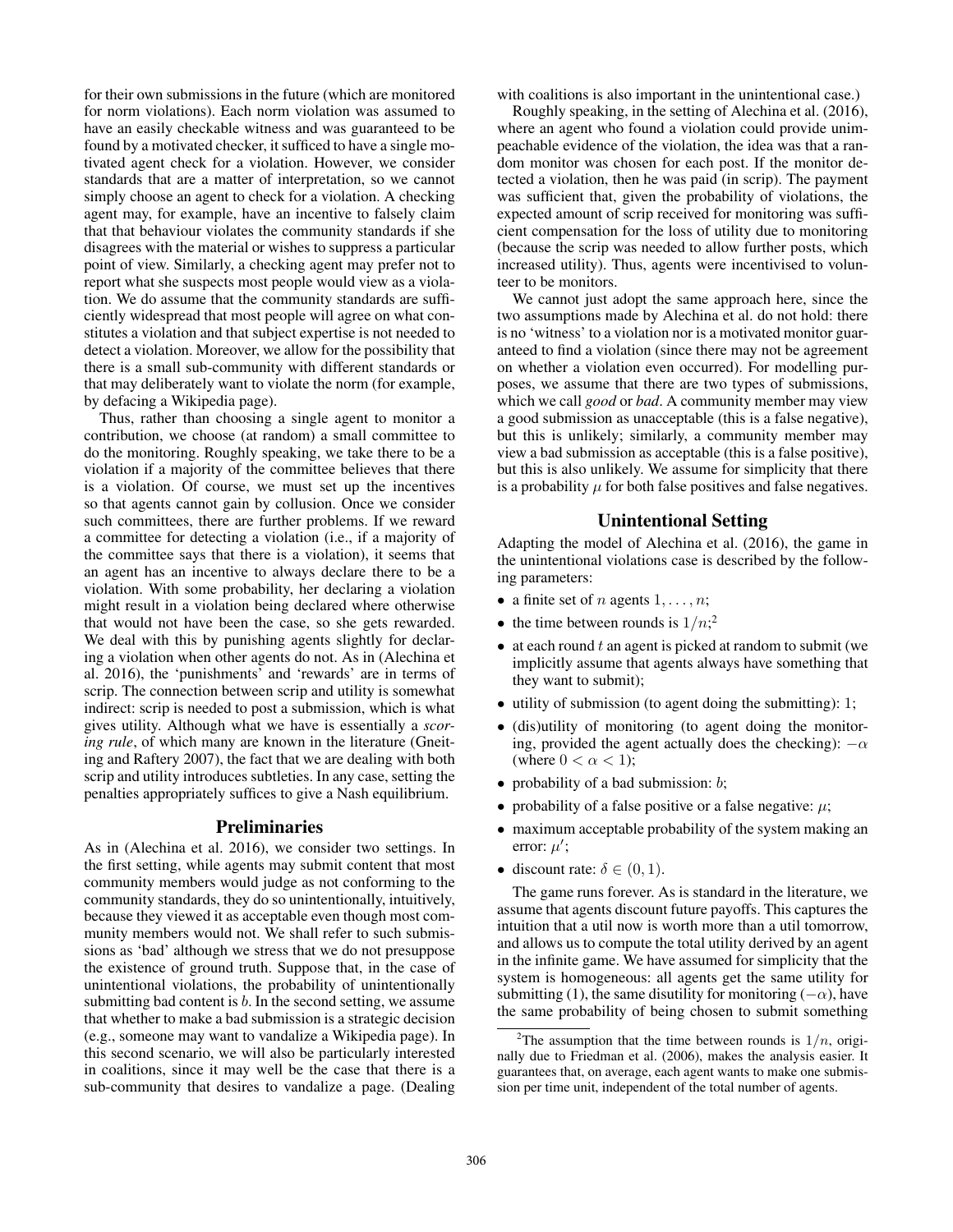$(1/n)$ , and have the same discount factor (δ). Using ideas from (Kash, Friedman, and Halpern 2012), we can extend the approach discussed here to deal with different *types* of agents, characterised by different parameters. Some agents may want to submit more often; other agents may be less patient (so have a smaller discount rate); and so on.

We need additional notation to describe what happens:

- $p^t \in \{1, \ldots, n\}$  is the agent chosen to submit in round t;
- $V^t \subseteq \{1, ..., n\} \setminus \{p^t\}$  is the set of agents chosen to monitor in round t;
- $v_i^t$ : the vote of agent i if  $i \in V^t$ ;  $v_i^t = 1$  if the monitor 'votes' for a violation and 0 otherwise 'votes' for a violation, and 0 otherwise.

The utility of an agent  $i$  in round  $t$  is:

$$
u_i^t = \begin{cases} 1 & \text{if } i = p^t \text{ and } i\text{'s submission is posted;} \\ -\alpha & \text{if } i \in V^t \text{ and monitors honestly;} \\ 0 & \text{otherwise.} \end{cases}
$$

Given the discount factor  $\delta$ , the total utility  $U_i$  for agent i is  $\sum_{t=0}^{\infty} \delta^{t/n} u_i^t$ .

# Mechanism for the Unintentional Setting

We would like to incentivise the agents to do the monitoring themselves, but we cannot pay them in utility because there is no source of additional utility in the system. In particular, we cannot levy fines for violations and pay monitors in fines because the system is open; instead of paying fines, agents can just leave and re-join under different identity. We address this problem using techniques from *scrip systems* (Friedman, Halpern, and Kash 2006). We can think of scrip as 'virtual money' or 'tokens'. Performing an action costs tokens and monitoring is rewarded with tokens. The main difference between our setting and that of (Friedman, Halpern, and Kash 2006) is that instead of always transferring a token from the agent who needs the work done to the agent who does the work, in the monitoring setting the agents who do the work (monitors) are not always rewarded. This requires a non-trivial adaptation of the techniques developed in (Friedman, Halpern, and Kash 2006).

A fundamental difference from (Alechina et al. 2016) and the contexts in which prior scrip systems have been applied is that since monitors do not produce a witness (because they cannot), there is no way to check whether the work which is being rewarded by scrip tokens has actually been done. Nor can a monitor's verdict be checked in an objective way. To address this problem, we use techniques from *peer prediction* (Miller, Resnick, and Zeckhauser 2005), which has been used for incentivising agents to honestly rate products.

At a high level, the idea of the mechanism is that every time an agent submits a request, a set of  $m$  agents is chosen to monitor, where m is even. If more than  $m/2$ volunteers say that the submission is acceptable, it is accepted; otherwise it is rejected. The size  $m$  of this set is chosen to make the probability that the majority vote of the set leading to a false positive or false negative, namely,  $\sum_{j=m/2+1}^{m} \widetilde{C}(m,j) \mu^{j} (1-\mu)^{m-j}$ , where  $\widetilde{C}(m,j)$  is m<br>obogen is at most  $\mu'$  (the decired bound on the system make choose j, at most  $\mu'$  (the desired bound on the system making an error). Payments to agents are calculated using a peer

prediction rule to ensure that they maximise their expected number of tokens by truthfully monitoring. We also make sure that the volunteers actually monitor (rather than just pretending to do so) by ensuring that volunteers who simply report an answer without monitoring receive a negative token payment in expectation.

Our interpretation of how bad submissions occur with probability  $b$  is that there is a true underlying probability  $\beta$  that a submission is actually acceptable, but agents cannot access this ground truth directly. However, after generating a tentative submission, they can check if it is acceptable. They will post the submission only if it passes the check. However, with probability  $\mu$ , an unacceptable submission will pass the check. Since the probability that a submission is unacceptable and passes the check is just the probability that it passes the check given that it is unacceptable multiplied by the probability that it is unacceptable, we have that  $b = (1 - \beta)\mu$ .

As the idea of using peer prediction for norm monitoring where there is no witness for a norm violation is of interest even without the rest of our machinery for incentivising monitoring in the absence of money (or other methods of providing rewards and punishments), we state it as a separate lemma. For reasons the proof of the lemma makes clear, the specific payment rule that we use is that an agent who says 'acceptable' and the committee agrees receives no payment, an agent who says 'acceptable' and the committee disagrees must pay a token to the submitter, an agent who says 'unacceptable' and the committee disagrees must also pay a token to the submitter, and an agent who says 'unacceptable' and the committee agrees receives a payment of  $\frac{1-b}{b} - \frac{(1-b)^2 \mu^{\prime\prime}}{b^2 (1-\mu^{\prime\prime})+b(1-b)\mu^{\prime\prime}}$  from the submitter, where  $\mu'' = \sum_{j=m/2+1}^{m-1} C(m-1, j) \mu^{j} (1-\mu)^{m-1-j}$ . (Recall that <br>h is the probability of a had submission). This is an example  $b$  is the probability of a bad submission.) This is an example of a scoring rule, as in the peer-prediction literature. Other rules could also be used, as long as they have the required properties (as outlined in Lemma 1).

Lemma 1: *With the payments described, there is an equilibrium of the monitoring game where all agents who volunteer to monitor will exert effort and report their true belief. Furthermore, agents who deviate by not exerting effort receive a negative payoff in expectation while those who follow the equilibrium receive a positive payoff.*

Proof: First, we show that agents who do not exert effort and instead just select a report have a negative expected payment. If the agent just says 'acceptable', he gets a payoff of 0 if the majority says 'acceptable', and a payoff of  $-1$ if the majority says 'unacceptable', so clearly the agent is worse off by saying 'acceptable' (without monitoring) than not volunteering at all. A monitor who deviates by saying 'unacceptable' without monitoring receives a payoff of  $-1$ with probability  $(1-b)(1-\mu'') + b\mu''$  (since this is the probability that the majority of the  $m - 1$  non-deviating monitors say 'acceptable'), and gets  $\frac{1-b}{b} - \frac{(1-b)^2 \mu''}{b^2 (1-\mu'') + b(1-b)\mu''}$ <br>with probability  $b(1-\mu'') + (1-b)\mu''$ . Note that  $(\frac{1-b}{b} -$ <br> $\frac{(1-b)^2 \mu''}{b} - \frac{(1-b)^2 \mu''}{b^2 (1-b)}$  $\frac{(1-b)^2\mu''}{b^2(1-\mu'')+b(1-b)\mu''}\big) (b(1-\mu'')+(1-b)\mu'')=(1-b)(1-\mu'')$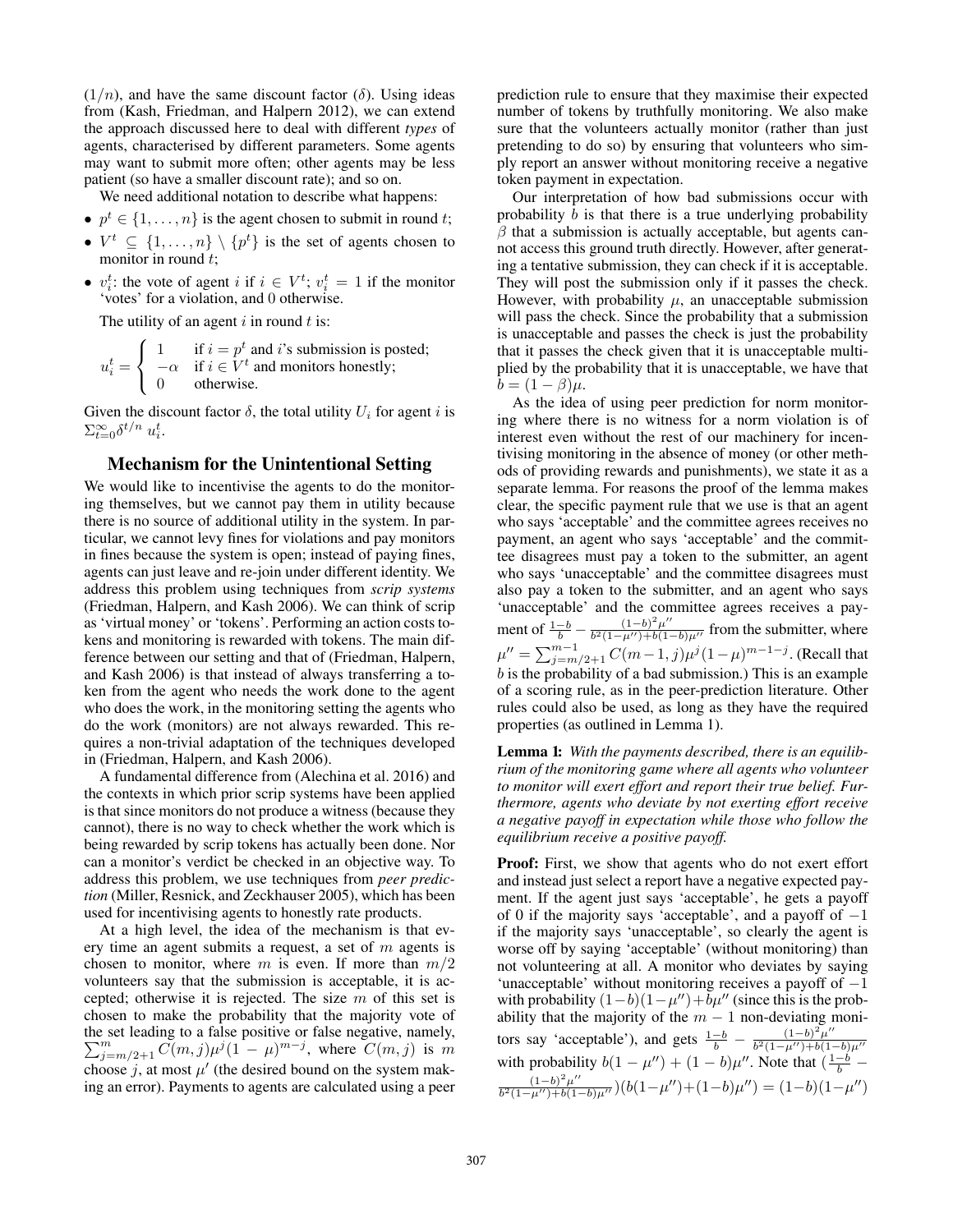(which is exactly why that particular payment was chosen), so the deviator loses  $b\mu''$  tokens in expectation with this deviation.

For agents who do actually monitor, it is easily verified that the payments constitute a peer-prediction scheme with correct incentives, so they maximize their expected payoff by monitoring. All that remains is to verify that this expected payment is non-negative, and a straightforward calculation shows that it is approximately  $1 - b$ .

The lemma shows that correct behaviour is an equilibrium, but in peer-prediction settings, it is well known that there are other equilibria. For example, all monitors always reporting 'acceptable' is an equilibrium, as is all monitors always reporting 'unacceptable' (in the latter case, no agent will ever attempt to post anything). However, since the system is largely composed of agents who wish the norm to be enforced correctly, we expect that the 'cooperative' equilibrium, where all agents do in fact monitor correctly, to be the one that arises in practice.

By setting appropriate parameters and assuming the system has sufficiently many agents who are all sufficiently patient, the mechanism can ensure that the probability of undetected violations is arbitrarily low (with a caveat) and honest participation is arbitrarily close to an equilibrium. The caveat is that  $m$  monitors are required and monitoring costs each monitor  $\alpha$  while the value of a submission is 1. So if  $\alpha m \geq 1$  participation is irrational. This imposes an upper bound on m. Say that  $\mu'$  is *achievable* if there exists  $m \leq 1/\alpha$  such that  $\sum_{j=m/2+1}^{m} C(m, j) \mu^{j} (1-\mu)^{m-j} \leq \mu'.$ 

**Theorem 1:** For all achievable probabilities  $\mu'$  and all  $\epsilon$  > 0*, there exist a* δ *sufficiently close to 1, a committee size* m*, and an* n *sufficiently large such that if all* n *agents use a*  $discount factor \delta' \geq \delta$ , then there exists a k *such that the mechanism above with all agents volunteering to monitor iff they have fewer than* k *tokens is an -Nash equilibrium and the probability of undetected violations is at most*  $\mu'$ .

Proof: [Sketch] The basic structure of the analysis is the same as that in (Alechina et al. 2016; Friedman, Halpern, and Kash 2006), but the details are more complex. Intuitively, an agent does not want to run out of tokens, since then he will not be able to make a submission. Thus, if he starts running low on tokens, he will volunteer to be a monitor. What is the appropriate threshold at which an agent should volunteer to monitor? That depends in part on how much competition he will have when volunteering, which in turn depends on the other agents' thresholds for volunteering. It can be shown that, if we fix a threshold strategy for each agent, then the system quickly reaches a steady state where we can completely characterize the distribution of tokens (i.e., what fraction of agents will have  $k'$  tokens for each value of  $k'$ ). The analysis involves a consideration of a Markov chain whose states are the number of tokens each agent has. The analysis is a little more complex in our setting than in earlier papers because more than one agent is needed as a monitor. Such systems have been studied by (Humbert, Manshaei, and Hubaux 2011); while they result in a more complex steady-state distribution of wealth than

was the case in the earlier papers, the same basic analysis goes through. The key result is that there is a distribution d of tokens (i.e. the fraction of agents with each number of tokens) such that, for  $n$  sufficiently large, the probability of the distribution of tokens in the system being close to  $d$  is close to 1.

The rest of the argument is the same as that of (Friedman, Halpern, and Kash 2006). Clearly, if  $\mu'$  is achievable, then we can choose a group size  $m$  so that the error rate is at most  $\mu'$ . It can be shown that if the system stayed exactly at the steady-state distribution then the optimal strategy is a threshold strategy. If n and  $\delta$  are sufficiently large, the potential gains from deviating due to the distribution not staying exactly at the steady state distribution is less than  $\epsilon$ .

There are two problems with the mechanism above. The first is that we need to explain what to do if an agent has 0 (or a negative number of) tokens. Clearly the agent cannot make a submission, because he will not be able to pay the monitors if they find a problem. But he also cannot monitor, because he may not be able to pay the submitter if his evaluation of the submission does not agree with the majority. We can deal with this problem by allowing agents to monitor even if they have 0 or fewer tokens (although they still cannot make a submission if they do not have enough tokens to pay for it). Now it is possible that monitors will keep getting more and more in debt (we will need to keep track of how much is owed; we ignore how this is done here), but this is extremely unlikely, since, in expectation, agents gain tokens every time they monitor. Another concern is that an agent who is sufficiently in debt will just drop out of the system and re-enter with a new id. We expect that, in practice, for agents who are only slightly in debt, the overhead of reregistering with the system will not make it worth dropping out. For agents who are significantly in debt, it may well be worth dropping out, but this will happen with extremely low probability. This means that the true expected cost of a submission is a little larger than we have stated, because it must take into account that a submitter will not be paid (with extremely low probability) by an agent who owed him money and then drops out of the system. This small change in expectation does not affect the analysis. Friedman and Resnick (2001) discuss this issue and possible mitigations in further detail.

The second problem with this mechanism is that we need  $m$  monitors at each step, and  $m$  may be large. We can do much better by taking a two-step monitoring approach. We briefly sketch the details here. Suppose, for example, that  $\mu = .1$  and we want  $\mu' = .0005$ . Then, with the mechanism above, we must take  $m = 10$ . With 10 monitors, we can ensure that the rate of false positives (a bad submission being posted) and the rate of false negatives (a good submission being rejected) is less than .0005. Suppose that we use a twostep approach: we take a group of 5 monitors, and accept if at least 4 of the 5 find it acceptable and reject if at least 4 of the 5 find it unacceptable. If neither of these two events occur, then we use 5 more monitors, and accept if greater than 5 find it acceptable and reject otherwise (i.e., we go back to our original scheme). The probability of a false positive and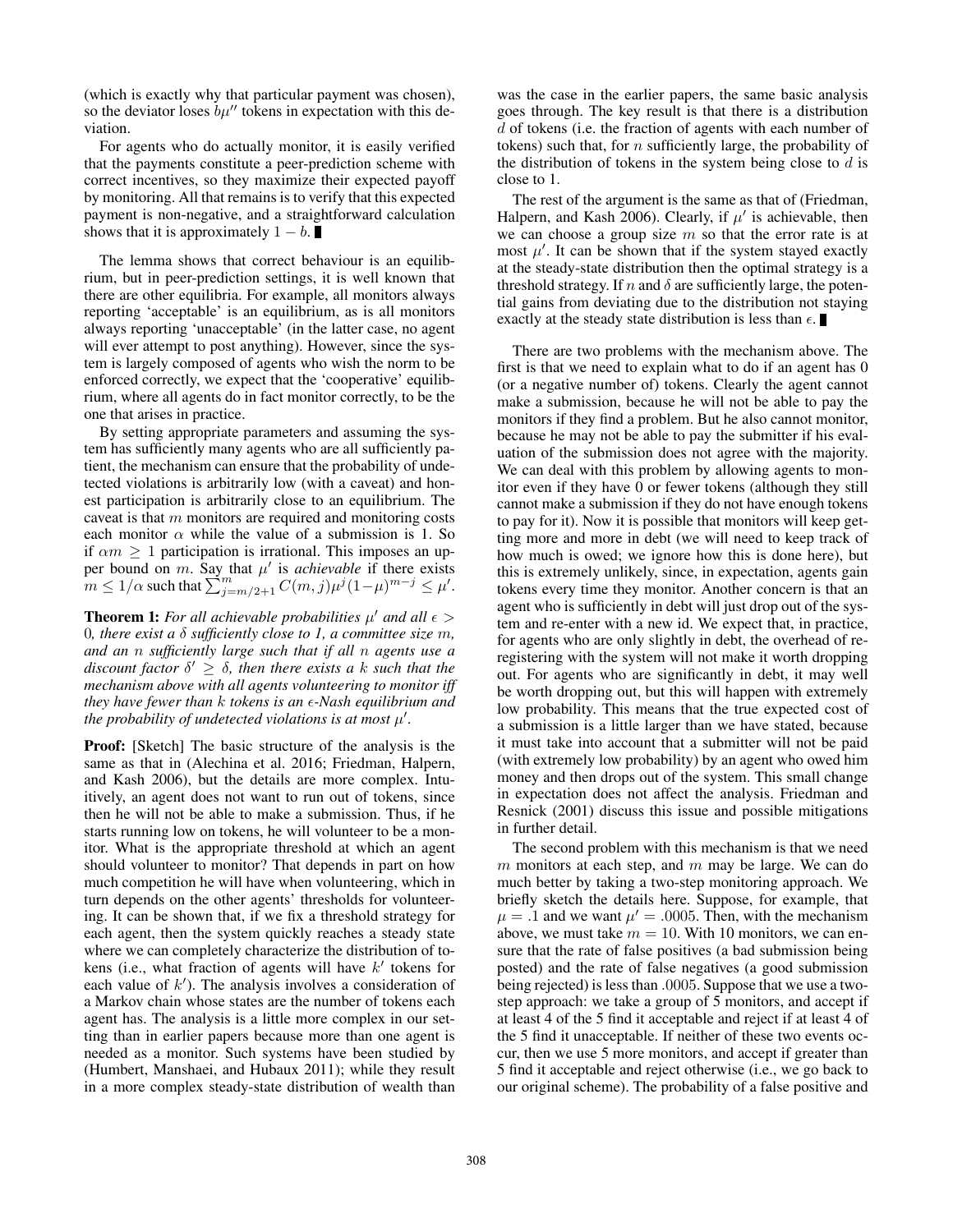false negative is still less than .0005. However, now the expected number of monitors needed is significantly less. It is straightforward to check that, with probability greater than .9, a submission will be accepted or rejected using just 5 monitors. Thus, the expected number of monitors needed is  $(3.9(5) + .1(10) = 5.5$ , which is significantly less than 10. In general, if  $m^*$  is the expected number of monitors needed to achieve a false positive/negative rate of  $\mu'$ , we must have  $m^*$  <  $1/\alpha$  for Theorem 1 to hold. The key point is that  $m^*$ may be significantly less than the  $m$  that was needed for the earlier mechanism.

We can get an even smaller expected number of monitors by starting with a committee of 4 and then increasing the committee one by one up to 10, stopping as soon the decisions are such that the rate of false positives and false negatives is guaranteed to be less than  $\mu'$ . But, in practice, there might be some overhead in having too many stages in the committee process. While it is not uncommon to have a two-step process, it is rare to go beyond that. For example, while we might have a group of three reviewers for a paper, and then call in additional reviewers if the three reviewers cannot reach consensus, it is rare that we call in additional reviewers one at a time for a potentially extended sequence of steps.

### Strategic Violations

We now turn to strategic violations. In this scenario, when an agent is chosen to submit a post, he can choose whether to submit something he believes to be good or something he believes to be bad. (We implicitly assume that agents have a collection of submissions that they believe good or bad available for posting.) Of course, as in the unintentional setting, the agent might be mistaken. Let  $\gamma_b$  be the probability that an intended submission he believes to be bad is bad and let  $\gamma_a$  be the probability that an intended submission he believes to be good actually is good. For simplicity, we take  $\gamma_b = \gamma_g = \gamma$ , and assume that  $\gamma > 1/2$ . The other parameters are the same as in the previous section, except that b eters are the same as in the previous section, except that  $b$ , the probability that a submission is bad, is no longer determined exogenously, but is the result of the agent's strategic decision. Further, the utility of a bad posting is no longer 1, but  $\kappa > 1$ . (We must assume  $\kappa > 1$  here, otherwise no agent would ever post anything bad: the utility of doing so is no higher than that of posting something good, and the violation may be detected.)

We now show that essentially the same mechanism used in the case of inadvertent bad postings can be used to control what  $b$  will be in equilibrium, by choosing the committee size appropriately; larger committees lead to smaller values of b and vice versa. The idea is the following: we proceed as in the previous section, using exactly the same mechanism except that all occurrences of  $b$  in the payments are replaced by  $1-\gamma$  (1 –  $\gamma$  plays essentially the same role in the analysis as b), and choose a committee so that the probability that a good submission is accepted is at least  $1 - \mu'$  and, similarly, the probability that a bad submission is rejected is at least  $1-\mu'$ . Thus, an agent's expected utility if he posts something he believes to be good is at least  $\gamma(1 - \mu') + (1 - \gamma)\mu'$ (since  $\gamma > 1/2$ ), while the agent's expected utility if he posts

something that he believes to be bad is at most  $\gamma \mu' \kappa + (1 \gamma$ ) $\kappa$ (1− $\mu'$ ) (here we are assuming that if the submission that the agent believed to be bad is accepted by the committee (so is likely to be good) and is posted, then the agent still gets utility  $\kappa$ ). So, as long as we can choose  $\mu'$  such that

 $\gamma(1-\mu') + (1-\gamma)\mu' > \gamma\mu'\kappa + (1-\gamma)\kappa(1-\mu'),$  (1) then posting only submissions that the agent believes to be good is better than posting a submission that the agent believes to be bad. Note that (1) will be easy to satisfy if  $\gamma > (1 - \gamma)\kappa$ , which should be the case in practice (we would expect  $\gamma$  to be close to 1).

Note also that, as far as expected number of tokens goes, it is also better to post only submissions believed to be good. Roughly speaking, if an agent posts something that he believes to be good, then in the typical case (where the committee views it as acceptable), he pays 0 to all the agents who agree with the committee and receives 1 token from agents who disagree. On the other hand, if an agent posts something that he believes to be bad, then in the typical case (where the committee views it as unacceptable), then he must pay  $rac{\gamma}{1-\gamma} - \frac{\gamma^2 \mu'}{(1-\gamma)^2(1-\mu')+\gamma(1-\gamma)\mu'}$  to each monitor who agrees<br>with the decision While a detailed calculation must take all with the decision. While a detailed calculation must take all the other possibilities into account (e.g., that the post is good but is viewed as unacceptable), the conclusion remains the same: in terms of expected number of tokens, the agent is better off submitting a post he believes to be good than submitting one he believes to be bad.

Thus, we get the following result in the strategic setting: **Theorem 2:** For all achievable probabilities  $\mu'$  satisfying *(1) and all*  $\epsilon > 0$ *, there exist a*  $\delta$  *sufficiently close to 1, a committee size* m*, and an* n *sufficiently large such that if all n agents use a discount factor*  $\delta' \geq \delta$ *, then there exists a* k *such that the mechanism above with all agents using a threshold of* k *is an -Nash equilibrium and the probability of undetected violations is at most*  $\mu'$ .

The proof is omitted because it involves only minor changes to the proof of Theorem 1.

It is interesting to compare this result with the corresponding theorem of Alechina et al. (2016) in the strategic setting. Because, in the setting of Alechina et al., a violation would certainly be found if a bad submission was checked, in equilibrium, the normative organization deliberately does *not* monitor some small fraction of submissions. (Roughly speaking, this is because, in the mechanism proposed by Alechina et al., monitors get paid only if they find a violation. If all posts are monitored, then no bad submissions are made, so monitors have no incentive to monitor.) Furthermore, their equilibrium result in agents *intentionally* making bad submissions, while in our equilibrium all bad submissions still arise inadvertently. On the other hand, in the setting of Alechina et al., the normative organization can get the probability of a bad post to be arbitrarily low. Here, the probability of an undetected violation is at most  $\mu'$ , but  $\mu'$ must be achievable and satisfy (1).

In the simplified model we used for the analysis in this section, we assumed that all submissions are equally difficult to judge. In practice, some submissions may be obviously good or bad, while others may be borderline cases.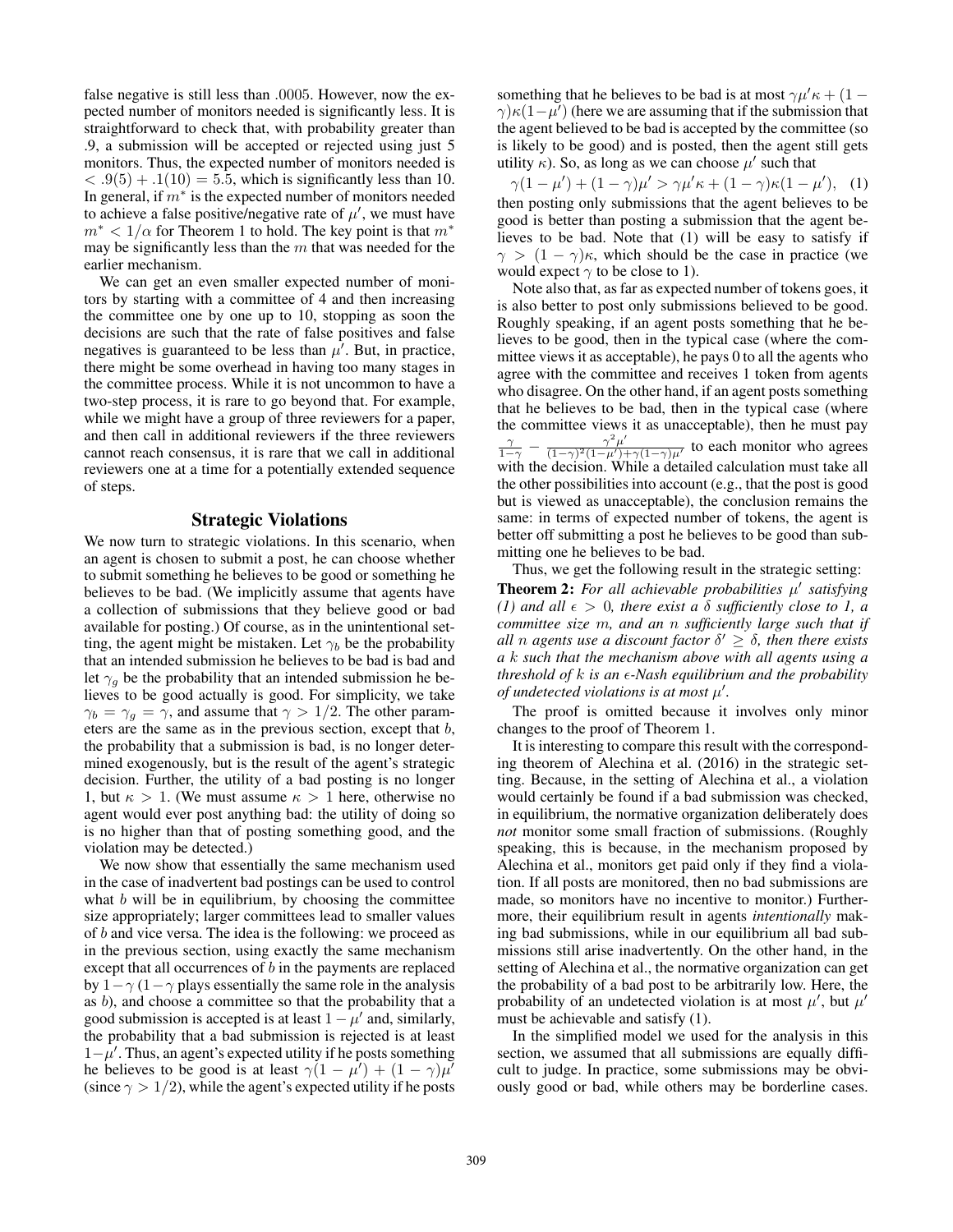Moreover, malicious agents may have some knowledge of how difficult a submission will be to judge, and exploit this knowledge. Allowing for such additional knowledge would not substantively change our model, but would make the equations messier. For simplicity, we took the probability of a false positive and false negative to be the same, but the analysis would work equally well if they were different. Borderline cases would result in an increased probability of a false negative (and perhaps also decrease  $\gamma$ , since such agents also seem more likely to accidentally choose a non-violating submission). With these changes, essentially the same analysis would go through.

# Coalition Resilience

Our previous analysis used peer-prediction techniques to ensure correct incentives for monitors and acceptable error rates. However, in a large open system there may be a small group who work together to either achieve norm violations or otherwise subvert the system (perhaps by simply reducing the effort they need to exert earning tokens).

It follows from the equilibrium analysis sketched in the proof of Theorem 1 that, in equilibrium, for any given submission, a significant fraction of the agents are willing to volunteer to monitor, so the odds of collusion being possible are actually quite low. For example, if there are 500 volunteers per submission and a coalition of size 10 for a 10 person committee, the probability that 2 or more coalition members is less than 0.015. To correct for this probability, we can simply decrease the value of  $\mu'$  that the algorithm uses slightly, and still end up with a quite robust algorithm.

#### Related work

As we said, our approach uses techniques from peer prediction (Miller, Resnick, and Zeckhauser 2005). The reward mechanism is very similar, but the crucial difference is that we use scrip to pay the monitors, rather than real utility.

Our analysis of the behaviour and incentives of the token economy draws heavily on prior work on scrip systems by Kash et al. (2006; 2015). We adopt many of their techniques, but extend their analysis to a variant model that applies to our setting. Other work has shown that changing the random volunteer procedure can improve welfare (Johnson, Simchi-Levi, and Sun 2014) and that this approach still works if more than one agent must be hired to perform work (Humbert, Manshaei, and Hubaux 2011). Work from the systems community has looked at practical details such as the efficient implementation of a token bank (Vishnumurthy, Chandrakumar, and Sirer 2003).

A number of norm-enforcement mechanisms with good incentive properties have been analysed (Kandori 1992; Ellison 1994). De Pinnick et al. (2010) proposed a distributed norm enforcement mechanism that uses ostracism as punishment, and showed both analytically and experimentally that it provides an upper bound on the number of norm violations.

There is a significant amount of work in the MAS literature on infrastructures for implementing normative organisations and on monitoring for norm violations. One common approach involves the use of additional components or agents to implement the normative organisation. For example, Boella and van der Torre (2003) propose 'defender agents' that detect and punish norm violations. Esteva et al. (2004) propose the use of 'governors' to monitor and regiment message exchanges between agents; each agent is associated with a governor, and all interactions with other agents are filtered by the governor to ensure compliance with norms. Grizard et al. (2007) propose an approach in which a separate system of 'controller agents' monitor norm violations and apply reputational sanctions to 'application agents' in a MAS; application agents avoid interactions with other application agents that have low reputation, hence eventually excluding bad agents from the system. Modgil et al. (2009) propose a two-layer approach, in which 'trusted observers' relay observations of states of interest referenced by norms to 'monitor agents' responsible for determining whether a norm has been violated (a similar approach is described by Criado et al. (2012)). Hübner et al. (2010) describe an approach in which 'organizational agents' monitor interactions between agents mediated by 'organizational artifacts'. Balke et al. (2013) used simulation to investigate the effectiveness and costs of paying 'enforcement agents' to monitor norm violations in a wireless mobile grid scenario; the mechanism they propose for rewarding enforcement agents results in a cost to the MAS (in their setting, the telecommunications company), and they assume sanctionbased enforcement (agents who violate the norm are punished by the telecommunications company). Testerink et al. (2014) consider the problem of monitoring and enforcement by a network of normative organisations in which each normative organisation has only partial information about the actions of the agents and is capable of only local enforcement (by sanctioning).

In general, these approaches assume that a single component or agent can be used to reliably detect a norm violation. Moreover, the cost of monitoring is borne by the MAS organisation, either in the cost of running additional system components which monitor and regulate interactions (e.g., (Boella and van der Torre 2003; Esteva et al. 2004)) or by paying some agents (in utility) to monitor the rest (e.g., (Balke, De Vos, and Padget 2013)). Fagundes et al. (2014) have explored the tradeoff between the efficiency and cost of norm enforcement in stochastic environments, to identify scenarios in which monitoring can be funded by sanctions levied on violating agents while at the same time keeping the number of violations within a tolerable level. However, in an open multi-agent system, approaches in which norm enforcement is based on sanctioning (e.g., (Grizard et al. 2007; Testerink, Dastani, and Meyer 2014)), sanctioned agents may simply leave the system and rejoin under a different id. Because we do not use sanctioning, this issue does not arise under our approach. (As we pointed out, agents may want to leave the system and rejoin if they have a significant token deficit, but this does not really cause a problem for us.)

#### **Conclusions**

We have presented an approach to incentivising monitoring for norm violations in open multi-agent systems such